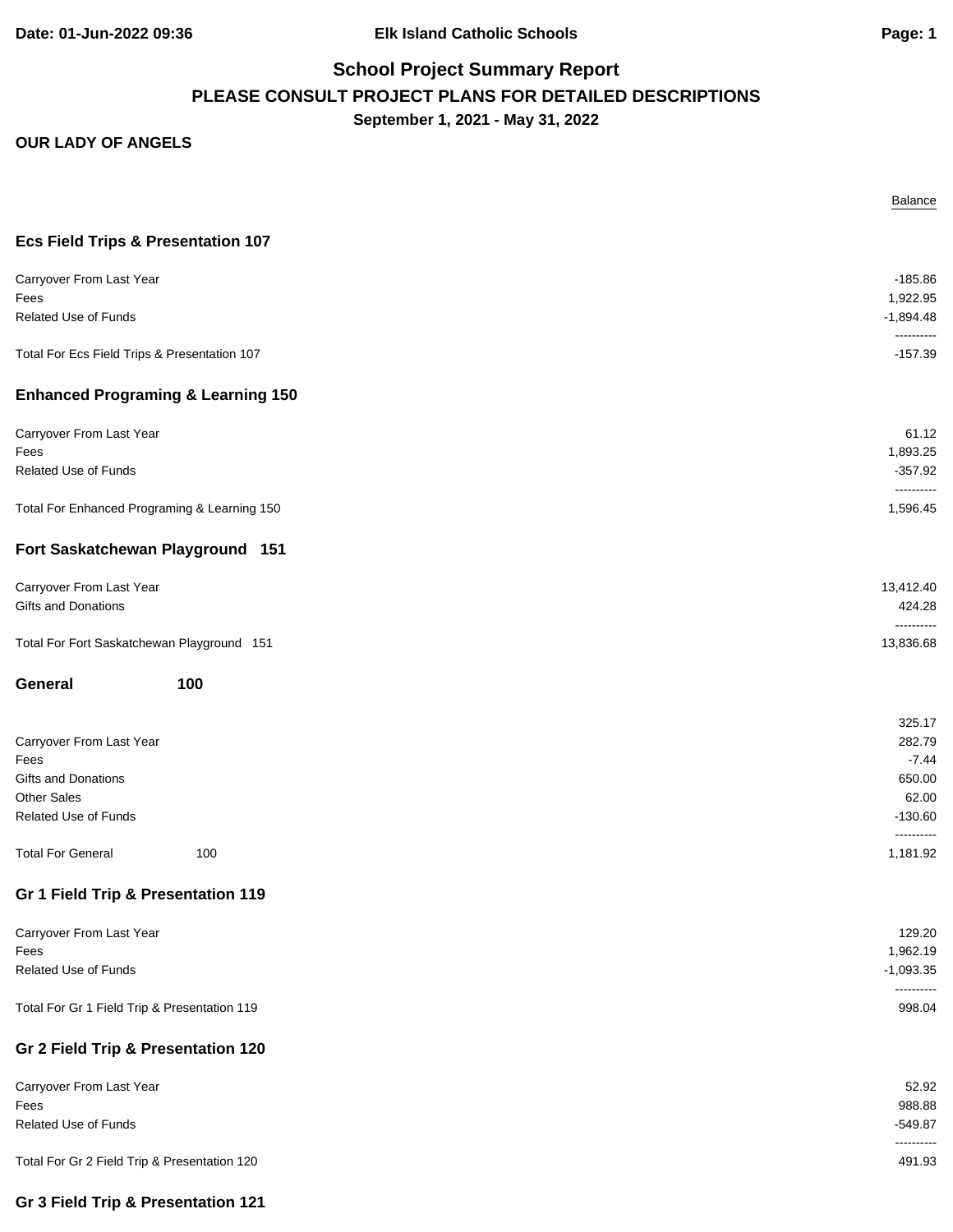# **School Project Summary Report PLEASE CONSULT PROJECT PLANS FOR DETAILED DESCRIPTIONS September 1, 2021 - May 31, 2022**

|                                              |                                  | <b>Balance</b>            |
|----------------------------------------------|----------------------------------|---------------------------|
| Fees                                         |                                  | 2,510.21                  |
| Related Use of Funds                         |                                  | $-1,716.67$<br>---------- |
| Total For Gr 3 Field Trip & Presentation 121 |                                  | 793.54                    |
| Gr 4 Field Trip & Presentation 122           |                                  |                           |
| Carryover From Last Year                     |                                  | 13.49                     |
| Fees                                         |                                  | 2,250.14                  |
| Related Use of Funds                         |                                  | $-1,430.70$<br>---------- |
| Total For Gr 4 Field Trip & Presentation 122 |                                  | 832.93                    |
| <b>Kanga Pouches</b>                         | 101                              |                           |
| Carryover From Last Year                     |                                  | $-248.40$                 |
| Fees                                         |                                  | 1,087.50                  |
| Related Use of Funds                         |                                  | $-1,226.82$<br>---------- |
| <b>Total For Kanga Pouches</b>               | 101                              | $-387.72$                 |
|                                              | Learning Common & Makerspace 116 |                           |
| Carryover From Last Year                     |                                  | 532.38                    |
| Gifts and Donations                          |                                  | 2,205.00                  |
| <b>Other Sales</b>                           |                                  | 279.55                    |
| Related Use of Funds                         |                                  | $-217.31$<br>----------   |
| Total For Learning Common & Makerspace 116   |                                  | 2,799.62                  |
| Library                                      | 127                              |                           |
| Carryover From Last Year                     |                                  | 205.17                    |
| Fees                                         |                                  | 1,808.74                  |
| Related Use of Funds                         |                                  | $-1,762.13$<br>---------- |
| <b>Total For Library</b>                     | 127                              | 251.78                    |
| <b>Library Bags</b>                          | 102                              |                           |
| Carryover From Last Year                     |                                  | 139.07                    |
| Fees                                         |                                  | 157.00                    |
| Related Use of Funds                         |                                  | $-102.80$<br>----------   |
| <b>Total For Library Bags</b>                | 102                              | 193.27                    |
| <b>Psc General</b>                           | 140                              |                           |
|                                              |                                  | $-519.63$                 |
| Carryover From Last Year                     |                                  | 1,345.89                  |
| Other Sales                                  |                                  | 979.21                    |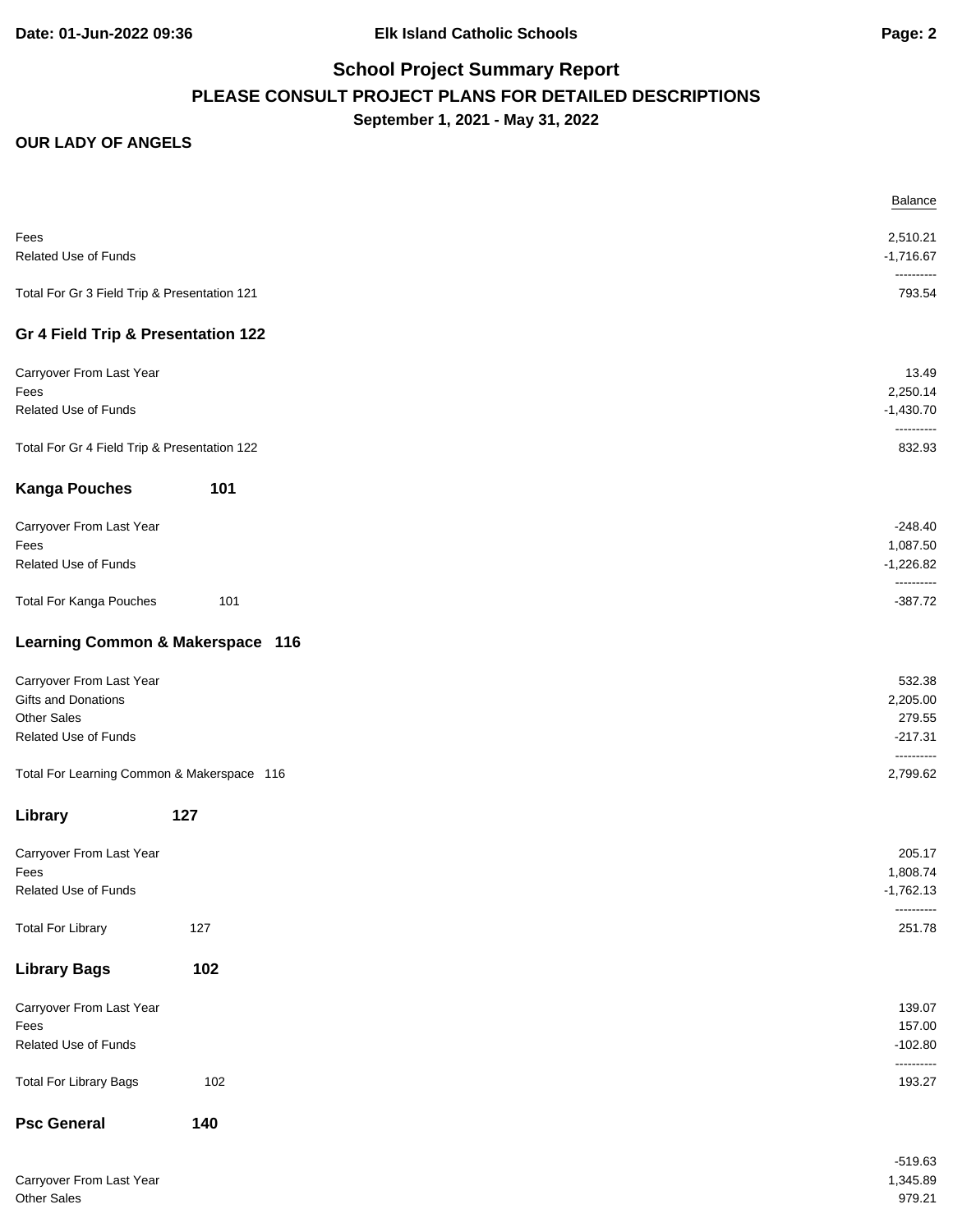# **School Project Summary Report PLEASE CONSULT PROJECT PLANS FOR DETAILED DESCRIPTIONS September 1, 2021 - May 31, 2022**

|                                          |     | Balance                   |
|------------------------------------------|-----|---------------------------|
| Related Use of Funds                     |     | $-1,653.95$<br>---------- |
| <b>Total For Psc General</b>             | 140 | 151.52                    |
| <b>Psc Hot Lunch Program</b>             | 146 |                           |
| Carryover From Last Year                 |     | 5,248.13                  |
| Other Sales                              |     | 2,213.05                  |
| Related Use of Funds                     |     | $-603.14$<br>----------   |
| Total For Psc Hot Lunch Program          | 146 | 6,858.04                  |
| <b>Psc Milk Program</b>                  | 147 |                           |
| Carryover From Last Year                 |     | 2,403.72                  |
| Other Sales                              |     | 687.22                    |
| Related Use of Funds                     |     | $-379.88$<br>----------   |
| Total For Psc Milk Program               | 147 | 2,711.06                  |
| 123<br><b>Recorders</b>                  |     |                           |
| Fees                                     |     | 312.50                    |
| Related Use of Funds                     |     | $-276.40$                 |
| <b>Total For Recorders</b>               | 123 | 36.10                     |
| <b>School Lunch Program</b>              | 130 |                           |
| Carryover From Last Year                 |     | 55.58                     |
| Other Sales                              |     | 1,039.01                  |
| Related Use of Funds                     |     | $-721.69$                 |
| Total For School Lunch Program           | 130 | ----------<br>372.90      |
| <b>Social Justice Projects</b>           | 137 |                           |
| Carryover From Last Year                 |     | 2,548.85                  |
| Fundraising                              |     | 889.75                    |
| Related Use of Funds                     |     | $-1,222.00$               |
| <b>Total For Social Justice Projects</b> | 137 | ----------<br>2,216.60    |
| <b>Student Agenda</b>                    | 103 |                           |
| Carryover From Last Year                 |     | 83.48                     |
| Fees                                     |     | 16.00                     |
| <b>Total For Student Agenda</b>          | 103 | 99.48                     |
| <b>Student Leadership</b>                | 199 |                           |